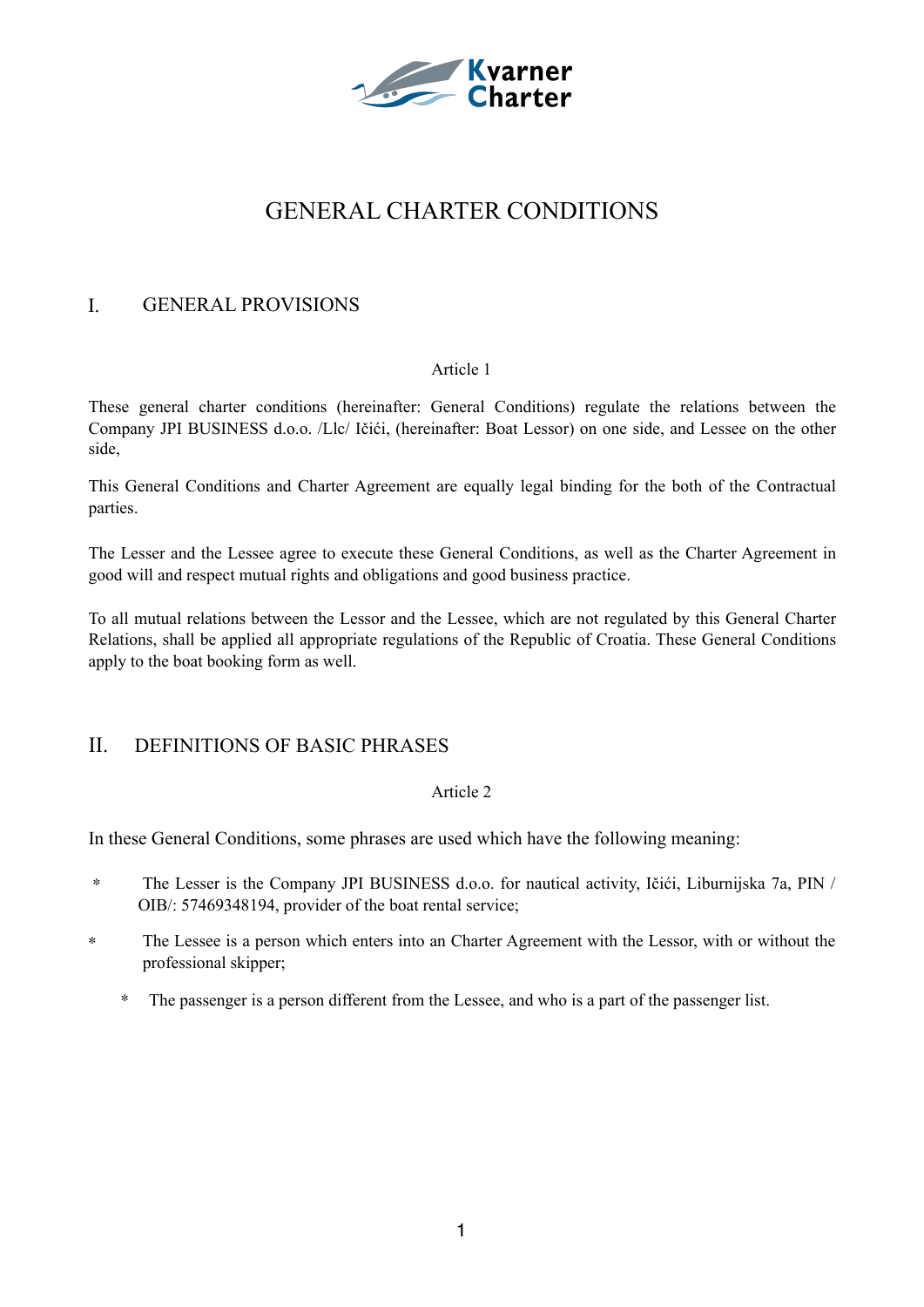

## III. ENTERING INTO THE CHARTER AGREEMENT

### Article 3

The Charter Agreement is entered between the Lessor and Lessee, who is also a person authorized for the boat handling subject of this charter.

If the Charter Agreement is entered into with a person who is not authorized to handle the subject boat, but in the crew list the same is indicated as a person authorized to manage such boat, then the provisions which are referring to the Lessee, are applied at the same way to the passenger, who is authorized to handle the subject charte boat.

Such person shall co-sign on the side of the Lessee the Charter Agreement, and it is considered that the same person is aware of all provisions of such Agreement, as well as with the provisions of these General Charter Conditions.

Person not authorized to handle the boat, as well as the person listed in the crew list and authorized to handle the boat, are severally liable towards the Lessor, for all obligations arising from the Charter Agreement or in relation to this Agreement.

To the person listed in the crew list and authorized to manage the boat are applied all provisions which are referring to the Lessee.

## Article 4

The Charter Agreement is entered between the Lessor and Lessee and/or person with the same status All rights and obligations arising from the execution of the contractual obligations, are obtained between the Lessee and the Lessor and/or the person with the same status.

## Article 5

The Charter Agreement has been entered into the Lessee and Lessor in the moment when the guest has paid the advance payment for one or more boats. From that moment, the provisions of the Charter Agreement and those of the General Conditions are applied between the Lessor and Lessee.

By paying the advance payment, it is considered that the Lessee is aware of the Charter Agreement provisions, as well with the General Conditions of the boat rental.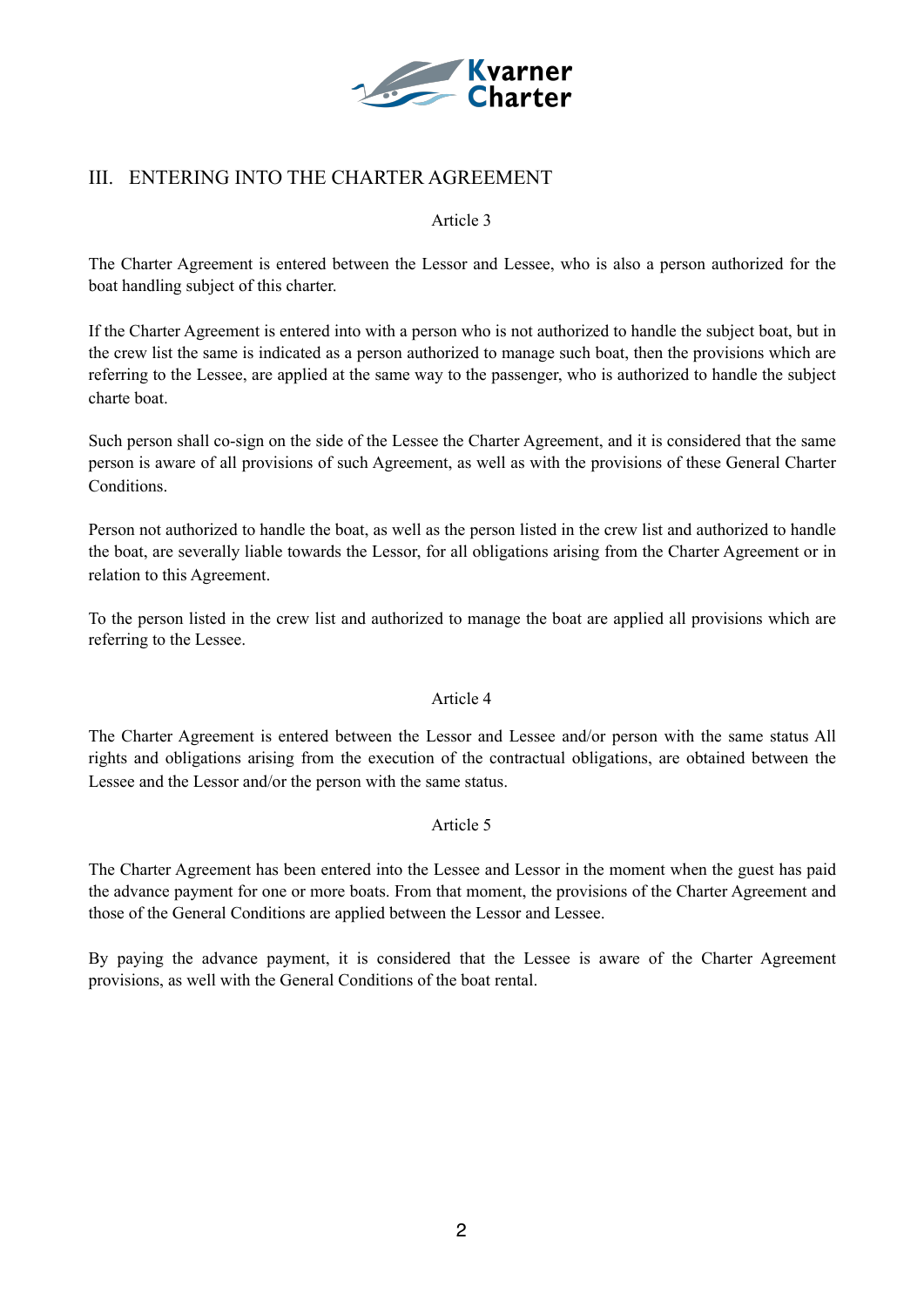

## IV. BOAT BOOKING

## Article 6

Boat bookings are received by electronic post or personally in the Lessor's office, and by filling out the appropriate form on the official web site of the Lessor or filling out the appropriate form of the agencies, which are authorized to sell the Lessor's services.

When booking, guest should provide all the necessary data provided by the booking form, its personal data, as well as data of other passengers on boat, and especially:

- Full name and surname,
- PIN /OIB/ (only for the Croatian citizens)
- Address
- Date of birth

Apart from handing out the filled booking form, the Lessee is obligated to submit to the Lesser the copy of the valid identification document (passport or ID card).

When booking the boat without the usage of the professional skipper service, the Lessee is obligated to attach a copy of boat licence, from which it will be visible to see the licence holder, expiry date, and licence boat category.

The Lessor is authorized to terminate the Charter agreement, i.e. to cancel the booking in the case that the Lessee is not able to submit the data from paragraph 2, 3, 4 of this Article during the booking, and at the latest in two days from the booking date. .

## V. CHARTER PRICE

## Article 8

The Boat Charter prices are published on the official Lessor's website and at the Lessor's office and are established for each boat in the determinate time periods, for half-day, daily charter and weekly boat charter.

The Charter price includes the boat rental with full tanks of fuel and water, boat usage and all devices on board, compulsory and voluntary boat insurance, full boat *casco* insurance in the insurance amount with the franchise ( damage participation), and insurance from the damage liability towards the third persons, as well as the insurance from accidents.

The boat charter price includes the usage of help at sea, pursuant to the conditions of the service provider.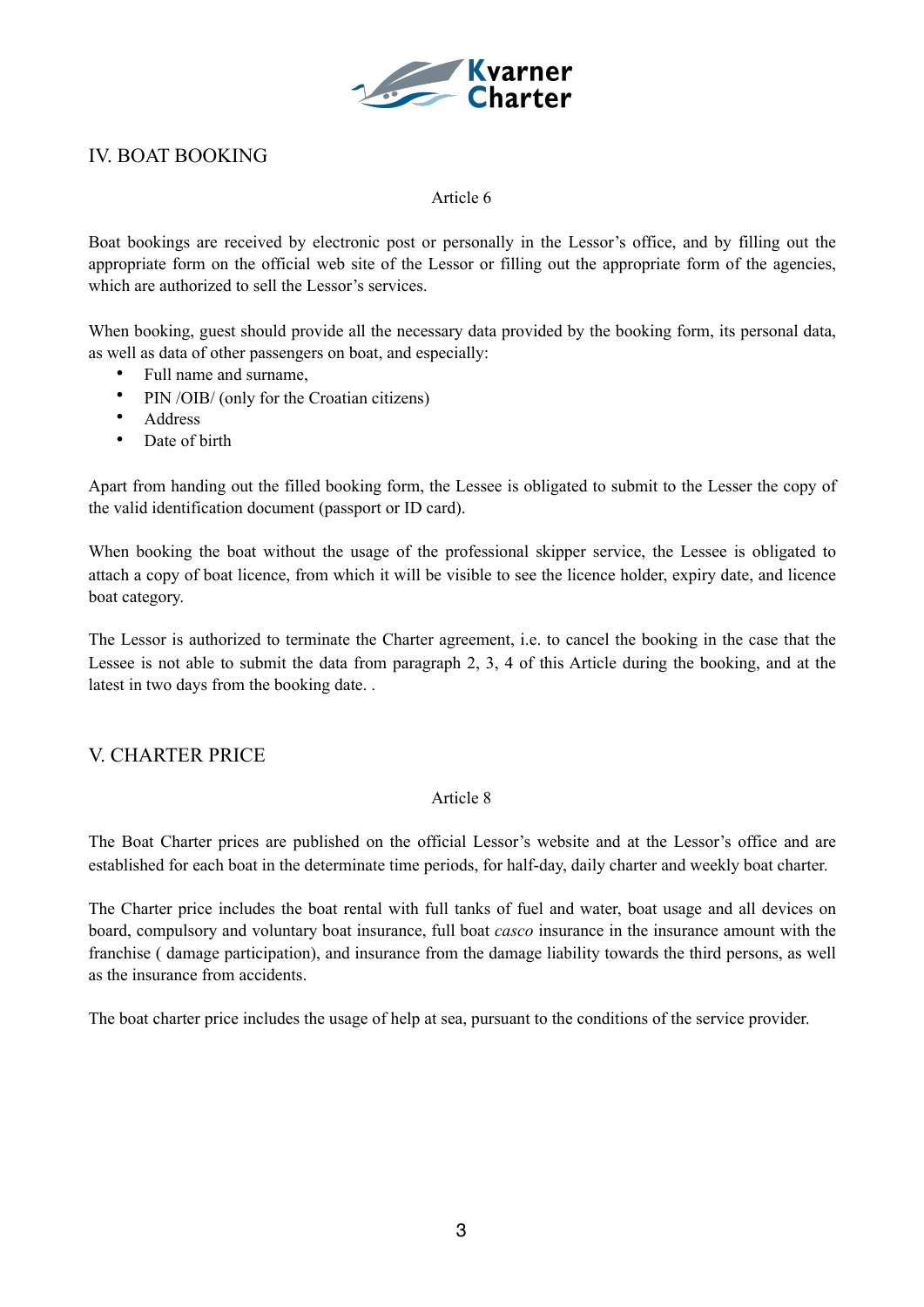

The usage of all devices and things indicated in the inventory list, which is located at the Lessor's office, i.e. on the subject charter boat.

The charter boat price does not include the following costs:

- ∗ Marina costs
- ∗ Mooring fees
- ∗ Residence tax, as well as other taxes and fees paid to the state authority or units of the regional and local self-government, or persons authorized for acting in the behalf of the indicated authorities ( concession companies)
- ∗ Fuel and water tank costs
- ∗ Health insurance of guests and passengers,
- ∗ And all other not specifically established to be included in the charter boat price (par 2, par 3, and par 4 of this Article).

If after the payment of advance payment, there is a change in the boat charter price (higher or lower) for the Lessee, as well as for the Lessor, the valid price is the one for which were booking and down payment executed.

## VI. BOAT BOOKING

## Article 9

The booking is obligational for the Lessor, if the Lessee during its booking pays the advance payment in the amount of 50% of the total boat rental price (boat rental increased for the agreed additional service). The Lessee is obligated to pay the remaining amount of the boat charter price at the latest 14 (fourteen) days before the charter starting date.

If the Lessee does not settle the remaining amount within the indicated due date, as specified in the previous paragraph, the Charter Agreement is terminated with the day after the expiration date of the last payment day.

For bookings performed in the period shorter than 14 (fourteen) days, before the beginning of accommodation service on the boat, the service price must be paid in its full amount.

The payment is performed in the Croatian Kuna counterpart of the agreed charter price, in accordance with the middle exchange rate of the Croatian National Bank on the payment day. (www.hnb.hr).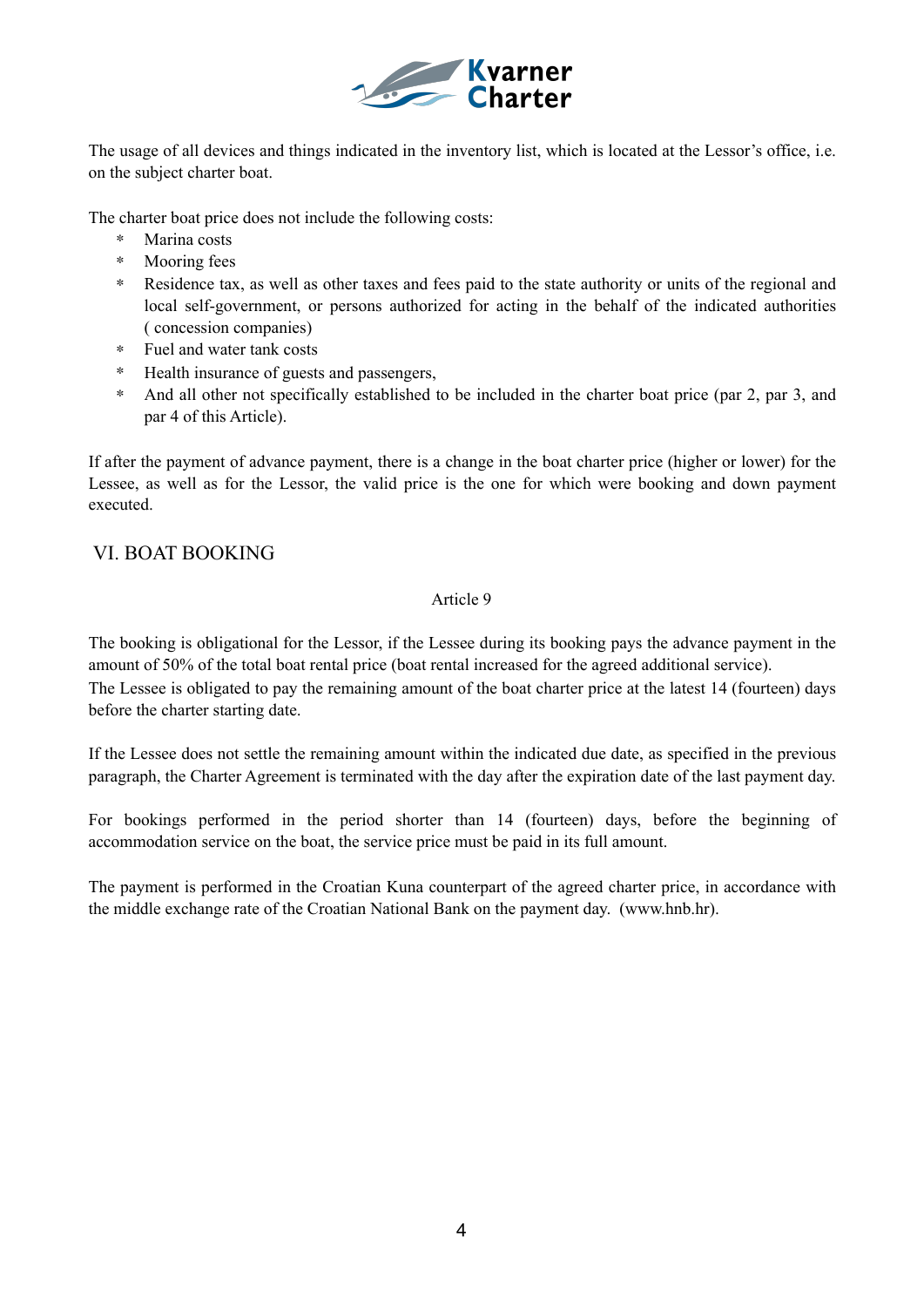

## VII. DEPOSIT

## Article 10

Upon take-over of the boat of the category SESSA MARINE C42, the Lessee is obligated to leave the deposit in the Croatian Kuna counterpart of the amount of EUR 2,000.00 (two thousand Euros) in cash or payment slip of the Lessee's credit card.

Upon take-over of the boat of the category KEY LARGO 28, the Lessee is obligated to leave the deposit in the amount of EUR 1.000,00 (one thousand Euros) in cash or payment slip of the Lessee's credit card.

If the Lessee rents the boat without the professional skipper service, then is obligated to leave with the Lessor the compulsory deposit in the amount of EUR 200.00 (two hundred euros) cash or the payment slip of the Lessee's credit card.

If the Lessee rents the boat with the professional skipper, then is obligated to leave with the Lessor the compulsory deposit in the amount of EUR 100.00 (one hundred euros) cash or the payment slip of the Lessee's credit card.

The purpose of the compulsory deposit is to settle all the possible damages incurred during the charter, and which are not covered by the insurance.

In the moment of boat return, the Lessor shall inspect the returned boat in the presence of the Lessee.

If the boat is returned clean and undamaged, and under conditions there don't exist the third persons' requests, in reference to the Lessee, and with the rented boat usage, the Lessor shall return to the Lessee the full amount of the deposit, if the security was given in the cash, i.e., in the form of payment slip of the Lessee's credit card.

In the case that the boat or any part of it is damaged or its equipment, intentionally or due to recklessness of the Lessee, all costs incurred due to repair, replacement, or boat purchase, part of the boat or equipment, are borne by the Lessee, and are charged from the deposit up to the height of the incurred damage. If the incurred damage is higher than the deposit amount, the Lessee is obligated to settle the full damage amount.

If in the case specified in par 6 of this Article, it is not possible to further rent the boat, the Lessor shall, with the amount necessary to repair, replace, or purchase the boat, its parts or equipment, keep the amount of deposit, which corresponds to the lost profit, and shall claim the Lessor for the damage costs due to the lost profit, which exceeded the deposit.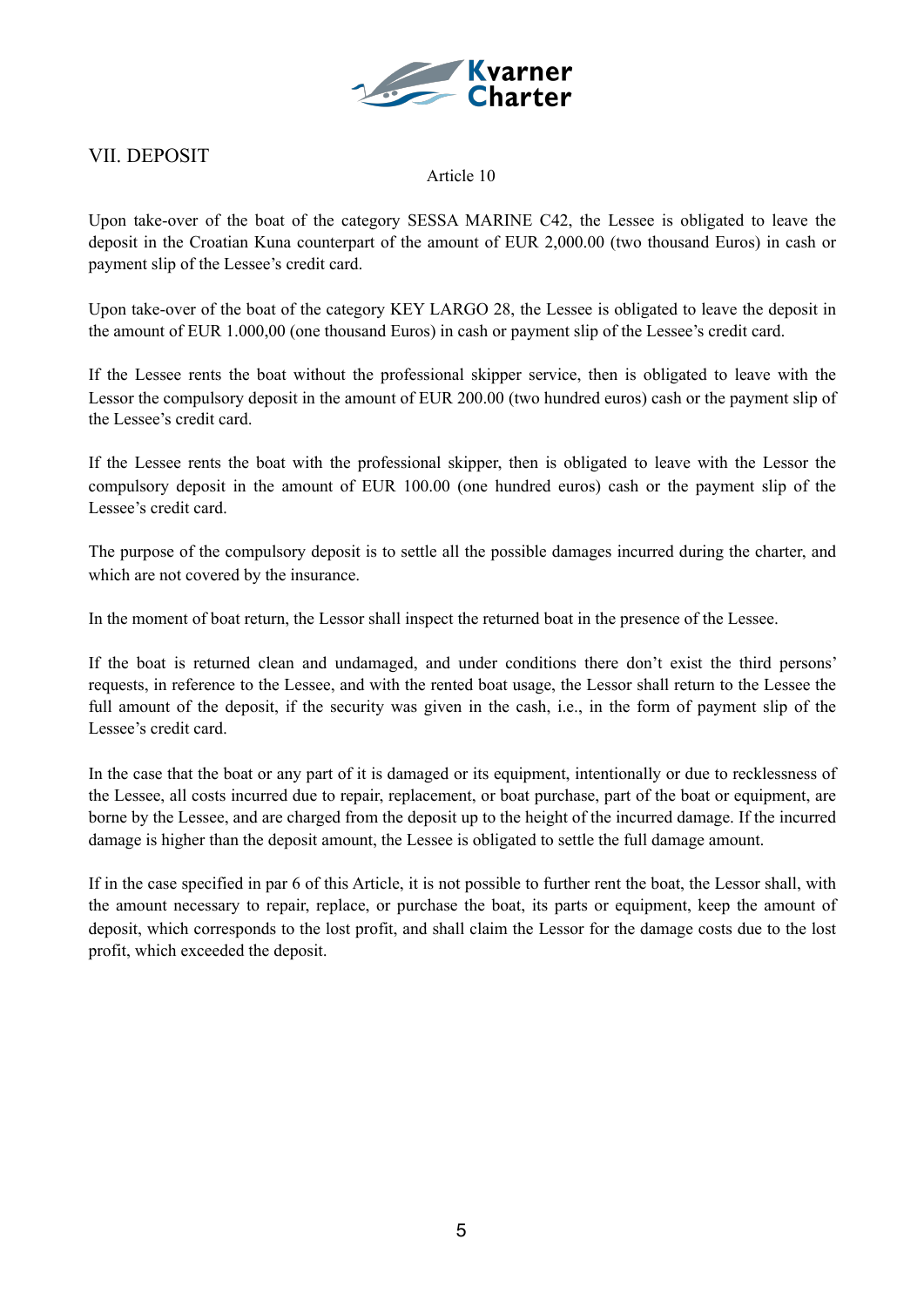

## VIII. TERMINATION OF THE CHARTER AGREEMENT

## Article 11

The Lessee can terminate the Charter Agreement by e-mail or by registered post.

If the Lessee terminates the Charter Agreement by an e-mail, then the same is valid, if the Lessor has confirmed the receipt of the e-mail.

The Lessor is obligated to send the receipt of the Lessee's e-mail, immediately after its receipt, i.e. at the latest in the period of 24 hours from the moment the Lessee has sent the e-mail.

If the Lessee does not receive any e-mail confirmation of the Lessor, then the Agreement termination is not valid.

The date when the Lessor has received the Agreement termination (the date indicated on the return receipt or date of the e-mail receipt (if there exists the receipt confirmation) is a base for calculation of the termination fees and costs, as follows:

- For termination of 30 days up to 21st day before the beginning of the charter, the Lessor charges 35% of the total price of the boat charter, while the remaining charter price is returned to the Lessee, at its own cost.;

- For termination within 14 days before the beginning of the charter, the Lessor charges 50% of the total price of the boat charter, while the remaining charter price is returned to the Lessee, at its own cost;

- For termination within 7 days before the beginning of the charter; the Lessor charges 75% of the total price of the boat charter, while the remaining charter price is returned to the Lessee, at its own cost

For termination within 2 days before the beginning of the charter; the Lessor charges 100 % of the total price of the boat charter, while the remaining charter price is returned to the Lessee, at its own cost

The Lessor must return the charter amount immediately after he calculates, pursuant to the provisions of the previous par (par 5), the exact amount to return to the Lessee, and in a way to execute the payment at the Lessee's amount (if the same is the citizen of the Republic of the Croatia) or to the transaction account (if the Lessee is the citizen of other state) or to the account of the mediator agency of the chartered boat.

The payment is made in the Croatian kuna, i.e. in the counterpart in Euros, in accordance to the middle exchange rate of the Croatian National Bank at the payment day, and the Lessor does not borne the cost of the paid amount.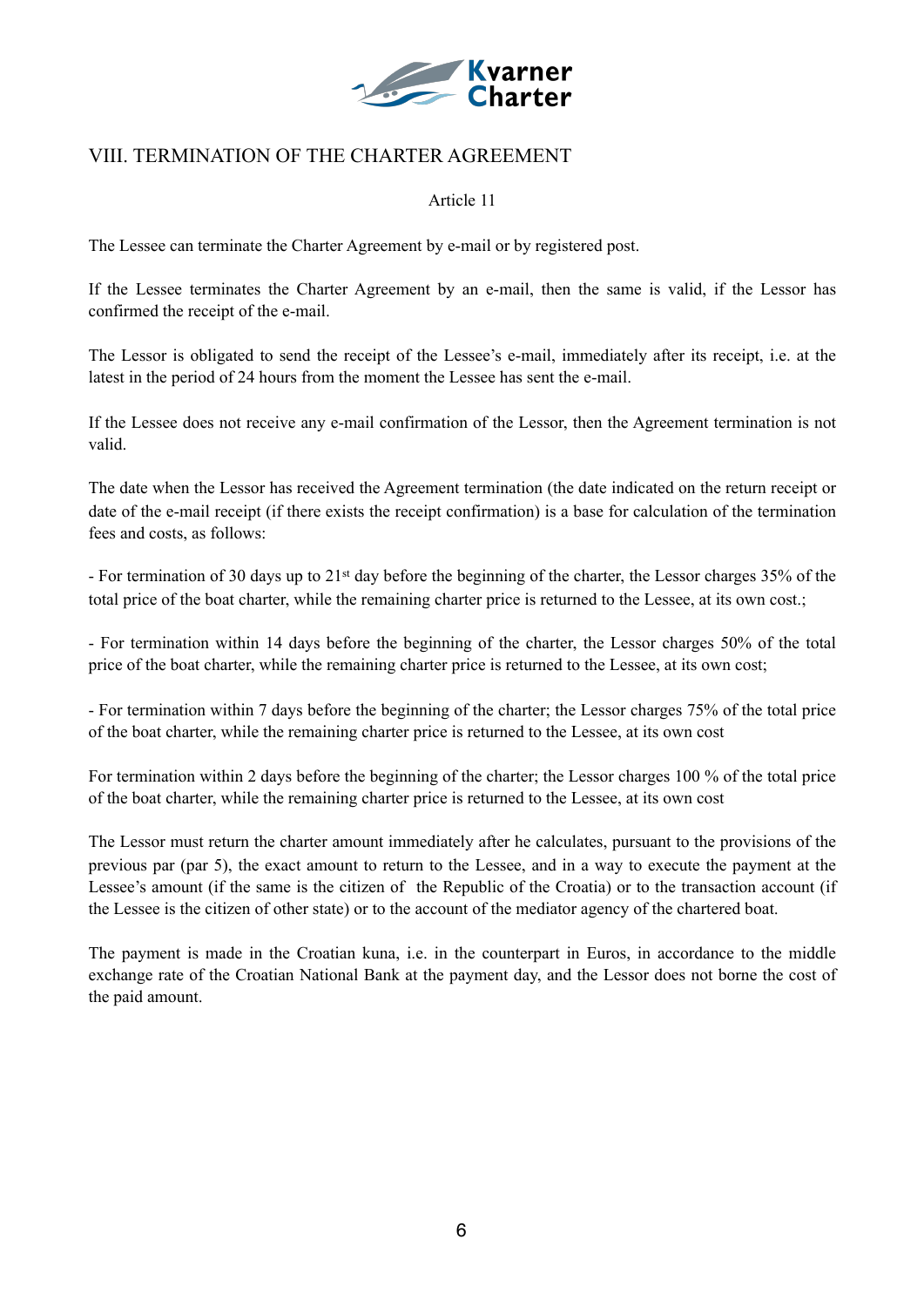

## Article 12

If the Lessee cancels the rented boat immediately after booking cancellation, and finds a new Lessee, who is ready to assume its rights and obligations from the Charter Agreement, the Lessor shall charge to the Lessee only costs caused by the replacement, while he shall return the rest of the amount by payment to his account. To the relationship from the previous paragraph are applied the provisions of debt assumption.

## Article 13

If the Lessee cancels the booking due to force majeure, i.e. due to objective reasons on his side (death in family, health reasons, serious incident) the provisions of Art 10 and 11 of these General Conditions are applied to the cancellation of the Agreement.

However, pursuant to good business practice, if the Lessee cancels the Charter Agreement due to the reason specified in Art 1 of this Article, and the Lessor finds another Lessee on the day that the boat charter should have begun for the same duration of charter, the Lessee specified in par 1 of this Article shall be reimbursed the difference of the total paid amount and the amount for which the Lessor entered into the new Charter Agreement.

The existence of circumstances from par 1 of this Article must be proved by the Lessee by submitting the authentic documentation to the Lessor in its original form and certified translation in the Croatian language.

## IX. TAKE-OVER OF THE BOAT

## Article 14

The Lessee can take over the boat every day per week, up to 11 pm in Marina ACI Ičići, i.e. the boat can be taken over depending on the beginning of the charter date.

The Lessor shall enable the Lessee to take over the boat in other Marina, if that is useful for obtaining the purpose of this Charter Agreement.

If the Lessee, without any prior notice, or any other reason, doesn't take over the boat, even after the expiration of 10 hours from the agreed time, the Lessor is authorized to terminate unilaterally the Charter Agreement and the Lessee losses the right of reimbursement of paid amount, as well as any other fee.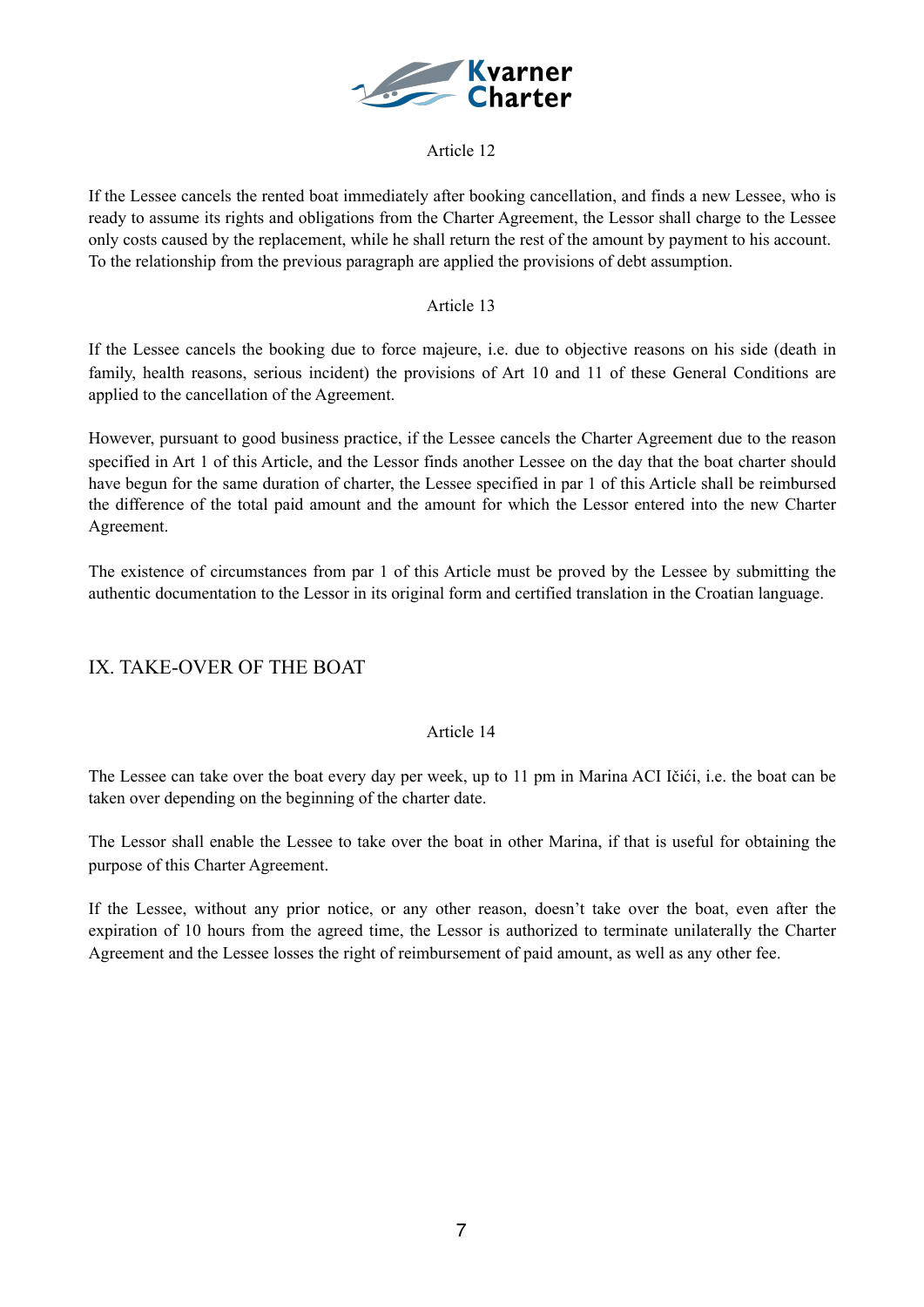

If the Lessor is not able to hand over the booked boat at the agreed time, due to any reason, the same is obligated to offer to the Lessee other boat of the same or better characteristics in 24 hours (calculating from the day of agreed hand-over). In the contrary, the Lessee has right to unilaterally terminate the Agreement and retains right to reimbursement of all payments in favour of the Lessor.

If the Lessee decides to wait the replacement boat and after the expiration of 24 h of the agreed take-over time of the boat, he can claim the amount equivalent to the charter price for the number of days the boat wasn't at his disposition.

The responsibility of the Lessor for the payment of higher or other amount prescribed in par 3, 4, 5 of this Article is excluded.

Article 15

At the moment of taking over the boat, the Lessee is obligated to hand over to the Lessor the invoice or any other proof, from which it will be evident that the full charter amount was settled.

## Article 16

The Lessor is obligated to hand over to the Lessee the boat ready for navigation, which means clean, technically functional, fully equipped boat in accordance with the inventory list, and full tanks of fuel and water.

## Article 17

When taking over the boat, the Lessee is obligated to check the general boat and equipment conditions, and check if the boat equipment on the boat corresponds to the inventory list, which is confirmed by the inventory list signature.

The Lessee has 1 (one) hour for the hand-over and equipment check-up, calculating from the beginning of the charter period.

Complaints to general boat conditions and equipment and to the discrepancy of equipment with the inventory list, the Lessee can submit only before the beginning of the journey.

Hidden defects and imperfections to the boat and/or equipment, which the Lessor wasn't aware of in the moment of the hand-over of the boat by the Lessee, as well as any other defects or malfunctions occurred after the boat hand-over, which weren't predictable by the Lessor, don't give the right to the Lessee to request the decrease in the charter price.

If the part of the boat, equipment or inventory was lost or damaged during the previous accommodation, and it can't be repaired or supplied with the new one before the departure, the Lessee hasn't the right to cancel the Charter Agreement or to request the decrease in price of accommodation, if any defect on the boat, equipment of inventory does not influence the navigation security.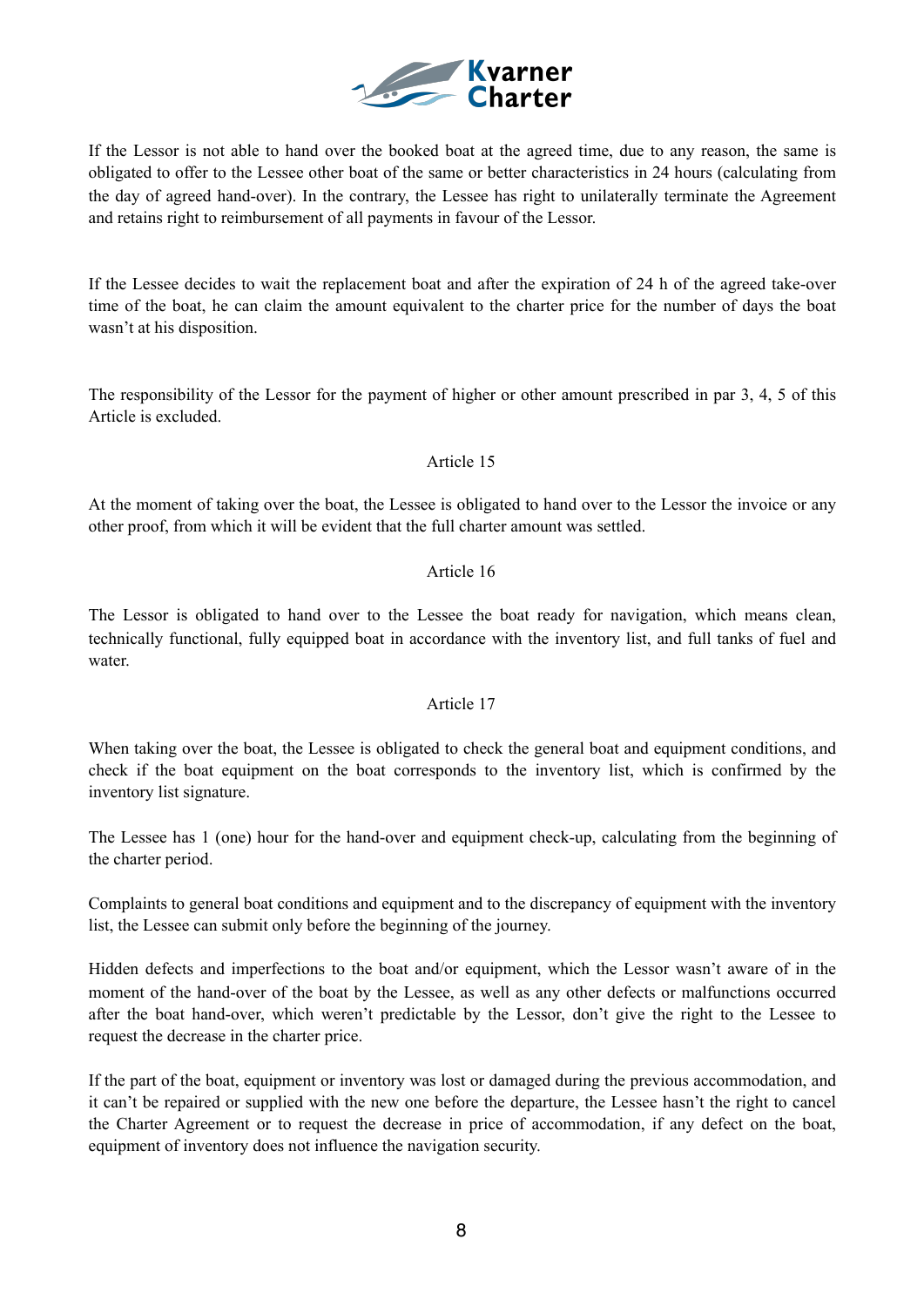

## Article 18

The Boat is handed over to the Lessee with all the documents necessary for the boat chartering (navigation licence, concession approval, registration of passengers, registration of the sojourn fee, obligational insurance fee).

The Lessee is handed over the boat file with the list of Port Authorities, fuel pumps, marinas and anchorages, and a list of important telephone numbers.

The Lessee is obligated to preserve the documents from par 1 and par 2 of this Article with due diligence, and must return it upon the hand-over of the boat.

## Article 19

The integral part of the boat documentation is navigation log book, which the Lessee is obligated to fill in and enter all the directions with the destinations, especially the one where the abovementioned spent a night, and all other important facts noted during the navigation.

For security of the Lessee and all other passengers on board, including the professional skipper, as well as the boat, each boat is equipped with the device for boat supervision, with the aid of which the Lessor can, if there is a reason for it, locate the boat in real time.

The purpose of boat supervision is the possibility of the Lessor to locate the boat in case of accident, danger or damage, and shall not be used otherwise.

## X. BOAT RETURN

## Article 20

The Lessee is obligated to return the boat in port in which he took over the boat, at the latest until 9 pm of the last charter day, in conditions in which he received it, clean and tidy, and he shall not be charged for the cleaning.

If the Lessee returns the boat in dirty and untidy conditions, he shall be charged the expense of cleaning from the deposit in the amount of EUR 100.00 (one hundred euros) in the Croatian Kuna counterpart, on the payment day in accordance with the middle exchange rate of the Croatian National Bank.

Weather conditions are not a justified reason of not respecting agreed time of boat return, therefore, the Lessee should plan the journey taking care of weather circumstances.

The Lessee is obligated to fill the full tank before the official boat hand-over.

Upon the boat return, the Lessor shall add the fuel to the fuel tank at Lessee's cost, at a price at which the Lessee has previously filled up the fuel tank.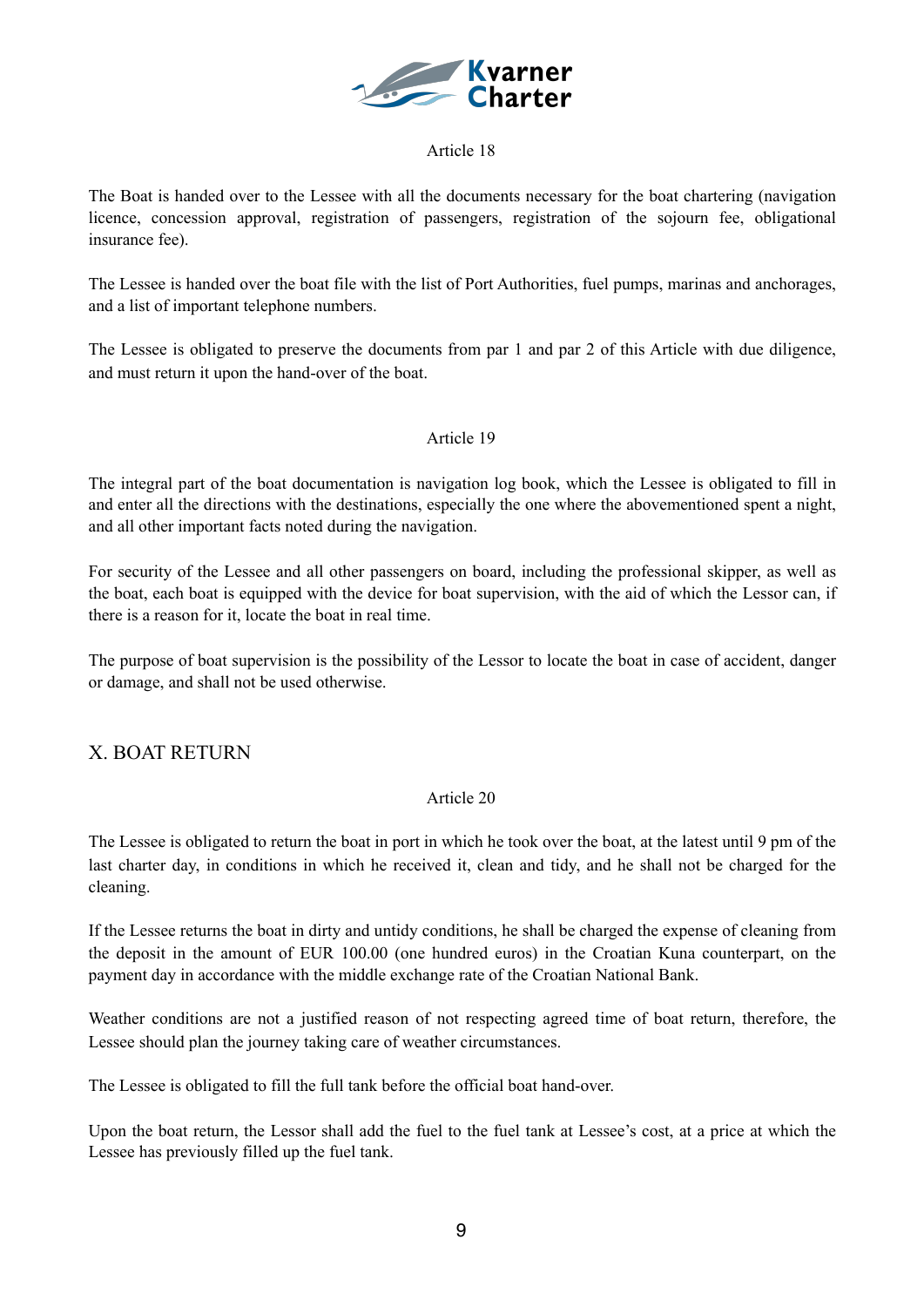

The Lessee is obligated to fill up the full tank of water before the boat return at one of the gas stations from the previous paragraph.

#### Article 21

In the case of exceeded agreed return date, the Lessee is obligated to pay the late return within 24h in the amount of EUR 200.00 EUR (two hundred Euros).

In the case of late return, which refers to the each following calendar day, the Lessee is obligated to pay the half of daily charter, increased for all additional costs incurred to the Lessor, due to late return of the boat, as well as all other costs, in direct connection to the Lessee's late return.

### Article 22

In the case that the Lessee returns the boat to the port which was not established as the destination port, the same is obligated to pay to the Lessor all transfer costs up to the destination port, all incurred costs for the Lessor

if this caused the late hand-over to the other Lessee, as well as the damage fees, which are not insured by the insurance coverage, and which happened during the transfer, including the skipper transfer, i.e. boat crew.

### Article 23

Upon the hand-over of the boat, the Lessor in the presence of the Lessee checks the general boat conditions, and inspects the found inventory with the inventory list, which was signed by the Lessee upon the take-over.

#### Article 24

The Lessee is obligated to notify the Lessor of all boat damages, part of the boat, equipment or inventory, as well as loss of some boat parts, equipment or inventory.

The Lessee is liable for the damage incurred due to the boat damage, part of the boat, equipment or inventory, as well as the loss of the boat parts, equipment or inventory, and which damages were caused by intentional, careless or incorrect handling of a guest or some other passenger on board. Such damage shall be covered by the deposiz, and if the amount of damage is higher than the purchasing security, and it is not covered by the insurance, the Lessor shall claim the Lessee for the damage payment up to the full amount.

## Article 25

In the case that the Lessee, due to any reason, does not want to prolong the charter period, he is obligated to notify the Lessor, which shall then approve the charter prolongation, depending on the boat's availability.

The communication between the Lessee and the Lessor shall be transmitted by e-mail. If the Lesser demands it, the Lessee must, due to the prolonged charter period, return to the departure port, i.e. to the place of the boat return.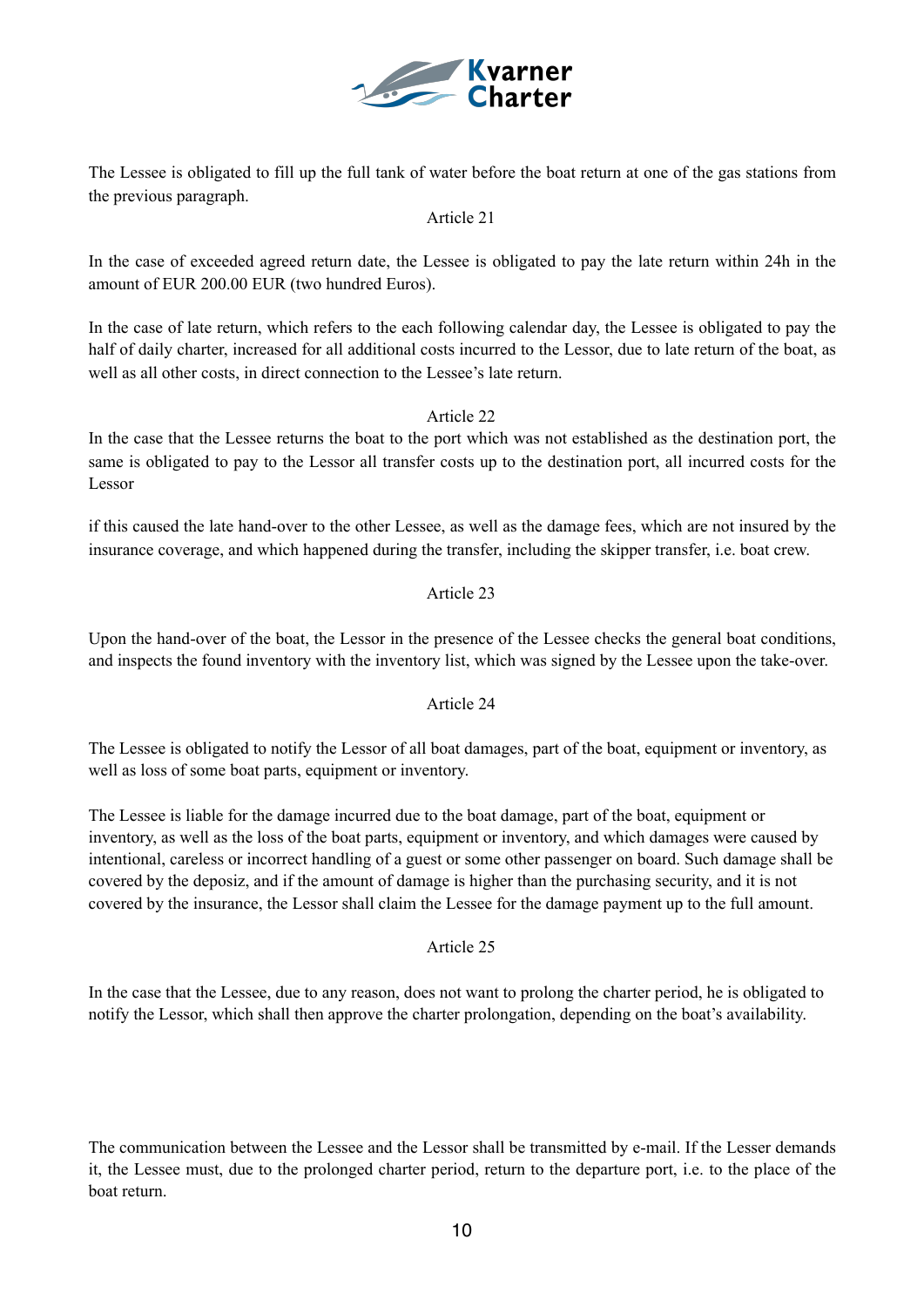

If the boat has been returned after the charter due date, the Lessee is liable for the damage cause to the Lessee, and in a way to be liable for the damage or costs which were caused to the Lessor or third persons.

## XI. OBLIGATIONS TO THE LESSOR AND LESSEE

### Article 26

The Lessor is obligated to take care of implementation of all services in favour of the Lessee by duty of care, and is obligated to take care of rights and interests of the same, in accordance with the good business practice.

If all agreed service haven't been met as agreed to the Lessee, the Lessor assumes the responsibility in the Lessee, as described in these General Conditions.

The Lessor excludes its liability, if he will not be able to provide all agreed services, as agreed, due to the reasons of force majeure (war, public riot, strike, terrorism, ecological catastrophe and similar).

## Article 27

In the case of boat malfunction or boat equipment, which is a consequence of natural equipment tear and wear of boat and equipment, the Lessor is obligated to remove the malfunction within 24h from the receipt of the Lessee's notice. In that case, the Lessee has no right to any fee.

If the Lessor is not able to remove the malfunction within 24 hours, the Lessee has the right to terminate the Charter Agreement and the reimbursement of the charter price for the number of days for which he didn't have any use of the boat. In that case, the Lessor shall insure to the Lessee the transport up to the departure port.

Article 28

For cases in par 1 of this Article any other Lessor's liability has been excluded.

The Lessee commits:

- ∗ That he shall, as well as all other passengers on board, hold valid travel documents. Costs incurred due to loss, damage or theft during the journey shall be borne by the Lessee, i.e. passengers.
- ∗ That he shall handle the boat, inventory and equipment cautiously and consciously, in the same way he would handle his own property, and that he shall comport responsibly.
- ∗ That he shall not handle the boat under influence of alcohol or drugs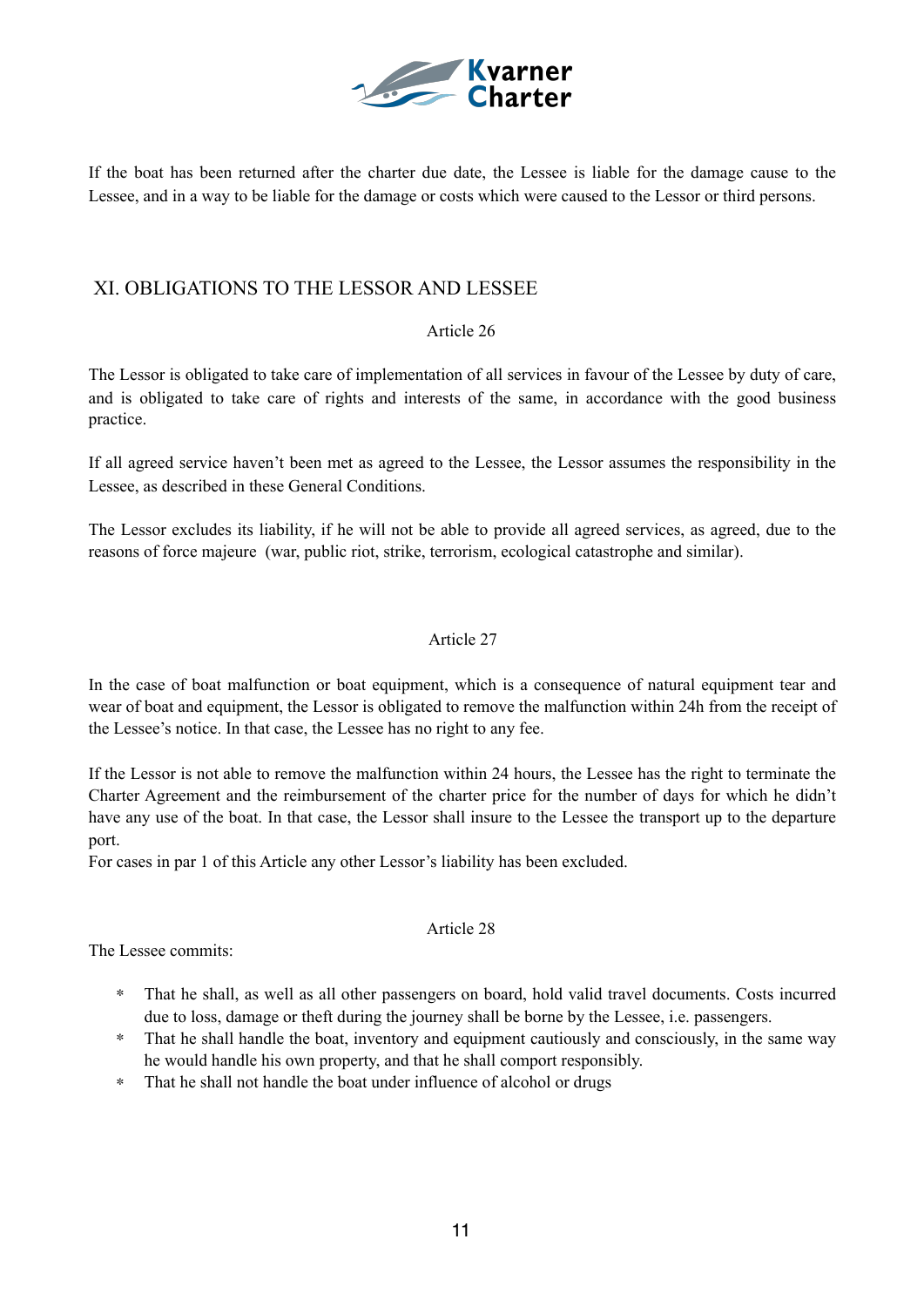

- ∗ That he shall navigate within the limits of the territorial waters of the Republic of Croatia.
- ∗ That he shall not navigate in the navigation restricted zone (military zones, etc.)
- ∗ That he shall not navigate and plan the routes without carefully studying the navigation maps and nautical guides, and especially, that shall not navigate the areas, which have been insufficiently researched and insufficiently covered by the nautical charts
- ∗ That he shall carefully plan the route and follow it.
- ∗ That he shall not navigate by night
- ∗ That he shall navigate exclusively under safe weather conditions and in good visibility, and that shall avoid dangerous navigation areas.
- That he shall not leave the port or anchorage, if the wind velocity is higher than 35 nods, or of this velocity or higher, as well not to leave the port or anchorage due to unstable weather or unstable weather conditions are expected.
- ∗ That he shall not leave the port or anchorage if the boat or any other part of the equipment, as engine, ropes, bilge pump, anchor equipment, navigation lights, safety equipment are not functional
- ∗ That he shall not leave the port if the port authorities have prohibited the navigation, i.e. have issued a ban of navigation, if there is not enough fuel and water reserves, and if the health conditions of one passenger is such that his life would be endangered during the navigation.
- ∗ That he shall not use the boat in commercial purposes (transport of person or things with a fee), for the professional fishing, sailing school and all other identical to commercial purpose
- ∗ Not to give the boat in sublease or cede to a third person.
- ∗ That only passengers indicated on the crew list shall be present on board
- ∗ That there shall not be present more persons than estimated for that boat.
- ∗ That he shall not participate in any regatta or races, in any capacity, without the Lessor's consent.
- ∗ That he shall not tow other boat, except in the case of emergency and urgency.
- That he shall undertake all preventive measures to avoid the situation that the subject charter boat needs to be towed. If this situation arises, the Lessee is obligated to undertake all security measures while waiting for towing, as well as other necessary actions, and shall immediately contact the Lessor. The towing price can't be arranged without the consent of the lessor, because, in contrary, he shall borne the cost of that tow.
- ∗ That he shall respect customs, and other laws and regulations of the Republic of Croatia, as well not to enter the undeclared subjects on board, as well as subjects prohibited to enter the territory of the Republic of Croatia.
- \* That the Lessee, as well as other passengers of board, comport pursuant to the existing laws and regulations of the Republic of Croatia, and especially to respect fish hunting regulations, as well of archaeological protected areas, considering that none of the indicated activities is not allowed without the special approval of the competent authorities.
- That he consents that the Lesser can terminated the Charter Agreement immediately, if the Lessee or any of the passengers, has violated the provision of some law or other regulation of the Republic of Croatia. In that case, the Lessor is authorized to take-over the boat immediately, and the Lessee has no right to any fee.
- <sup>\*</sup> That he shall be or any passenger on board shall be deemed liable for each committed violation or criminal act in relation to the subject boat, and which is committed during the charter duration and consequence of that act or passing through of guests or passengers.
- ∗ That the Lessee shall assume all responsibility or se2le all the costs and damage, which are consequence of the act or omission of the Lessee or the passenger, and for which the Lessee is responsible to the third persons under any basis.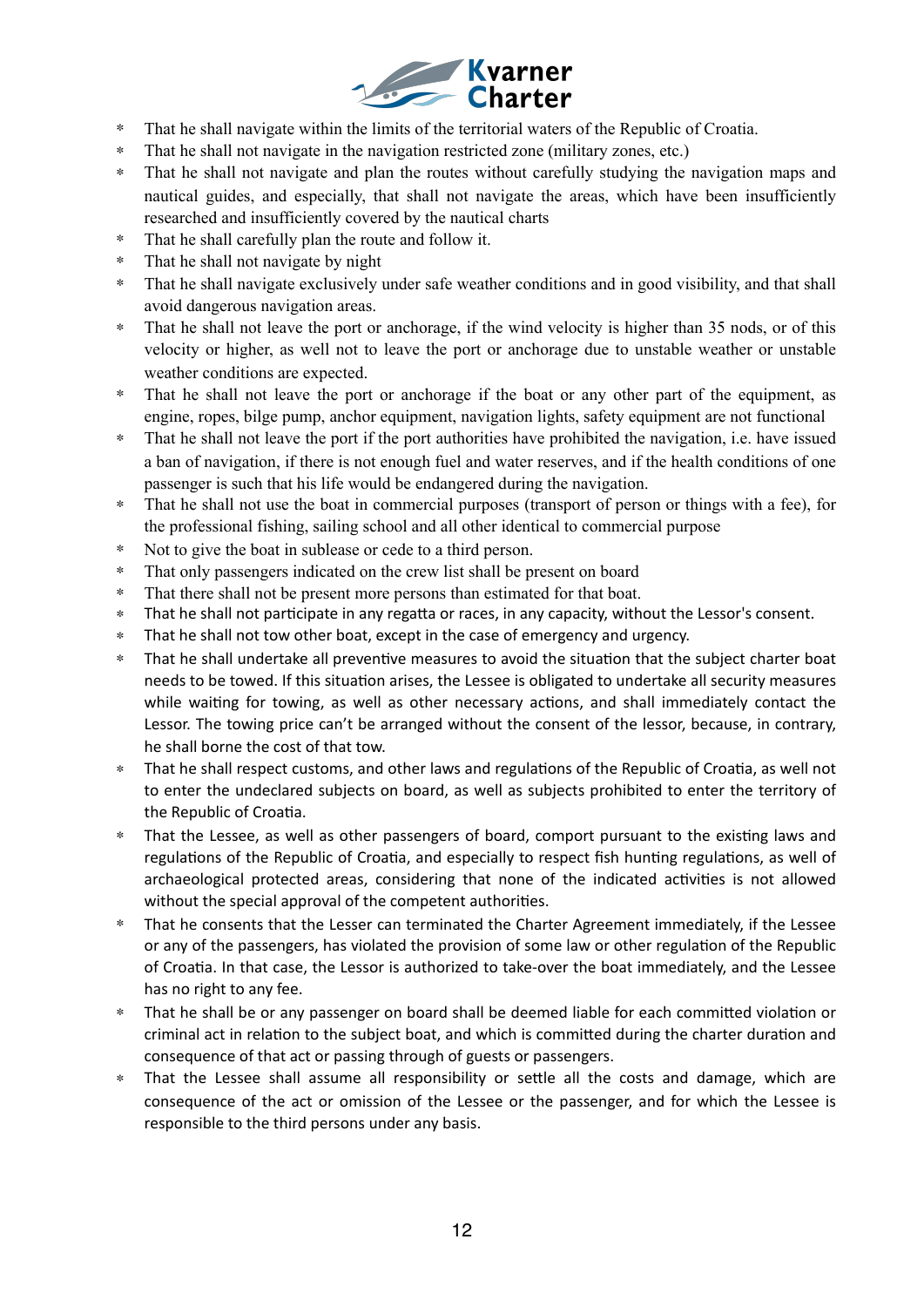

- That the Lessee's liability for the incurred damage, violation or criminal act during the duration of charter and in relation to boat charter, and which occurrence was confirmed after the charter's termination, is not completed after the charter's termination ( liability of the Lessee lasts up to the final or final termination of the procedure).
- That he shall record the course of events in the case of boat's average, accident or any other extraordinary event, and immediately contact and notify the Lessor, as well as to report it to the nearest Port Authority, and undertake all other necessary and prescribed acts, in accordance with the instructions of the competent authority or the Lessor.
- ∗ That in the case of disappearance of boat or equipment, impossibility of boat handling, and in the case of boat confiscation, its forfeiture or in the case that the bans were rendered in relation to the boat or guests, the Lessee shall notify of that immediately the Lessor, as well as the competent bodies, and undertake all necessary measures as instructed by the competent authorities and/or the Lessor.
- ∗ That in the case of boat malfunction or boat equipment, which is a direct consequence of natural tear and wear of boat or equipment, shall immediately inform the Lessor and shall follow its instructions.
- ∗ That he shall in the case of engine defect, being cautious and using the knowledge, anchor the boat in the nearest port, and shall notify promptly the Lessor and other competent bodies, and shall undertake all necessary measures, as instructed by the competent authorities and/or the Lessor.
- ∗ That he shall settle any damage which is a consequence of the carelessness or fault by the guest not covered by the insurance, and for which the Lessor is liable to the third person, the Lessee shall settle in full to the Lessor.
- ∗ That he shall assume exclusive and full responsibility, in the case the state authority forfeits the boat for the illegal acts undertaken while using the boat during the charter period (commercial fishing, antiquity gathering). The Lessee is completely and fully liable in front of the state authority, as well in front of the Lessor for the damage, which would be a direct consequence of the described illegal acts.
- That he shall refill the fuel in prescribed way in places designed for that, as well to dispose the waste in place designed for that purpose. The Lessee is liable for sea pollution, which incurred during the refill of the fuel, as well as due to the disposal of waste outside of the prescribed places.
- ∗ That he shall daily check the oil quantity in the engine. The Lessee is exclusively liable for all damage, which would be consequence of oil shortage in the engine.
- \* That he shall correctly keep the navigation log and leave it on board after the boat return.
- ∗ That he shall not embark a pet on board, without the previous consent of the Lessor.
- \* That he shall anchor and stop only in ports and small ports which are safe, taking in consideration current or future weather conditions.
- ∗ That he shall be fully liable for damage which would be direct consequence of anchoring and stopping in the unsafe ports and harbours.

The Lessee is obligated to inform all passengers of these General Conditions' Provisions.

#### Article 29

The Lessor must have the valid licence for handling of the subject boat, as well as the Certificate of passed examination on handling of radio station, and should have all maritime knowledge and skills for handling the subject boat.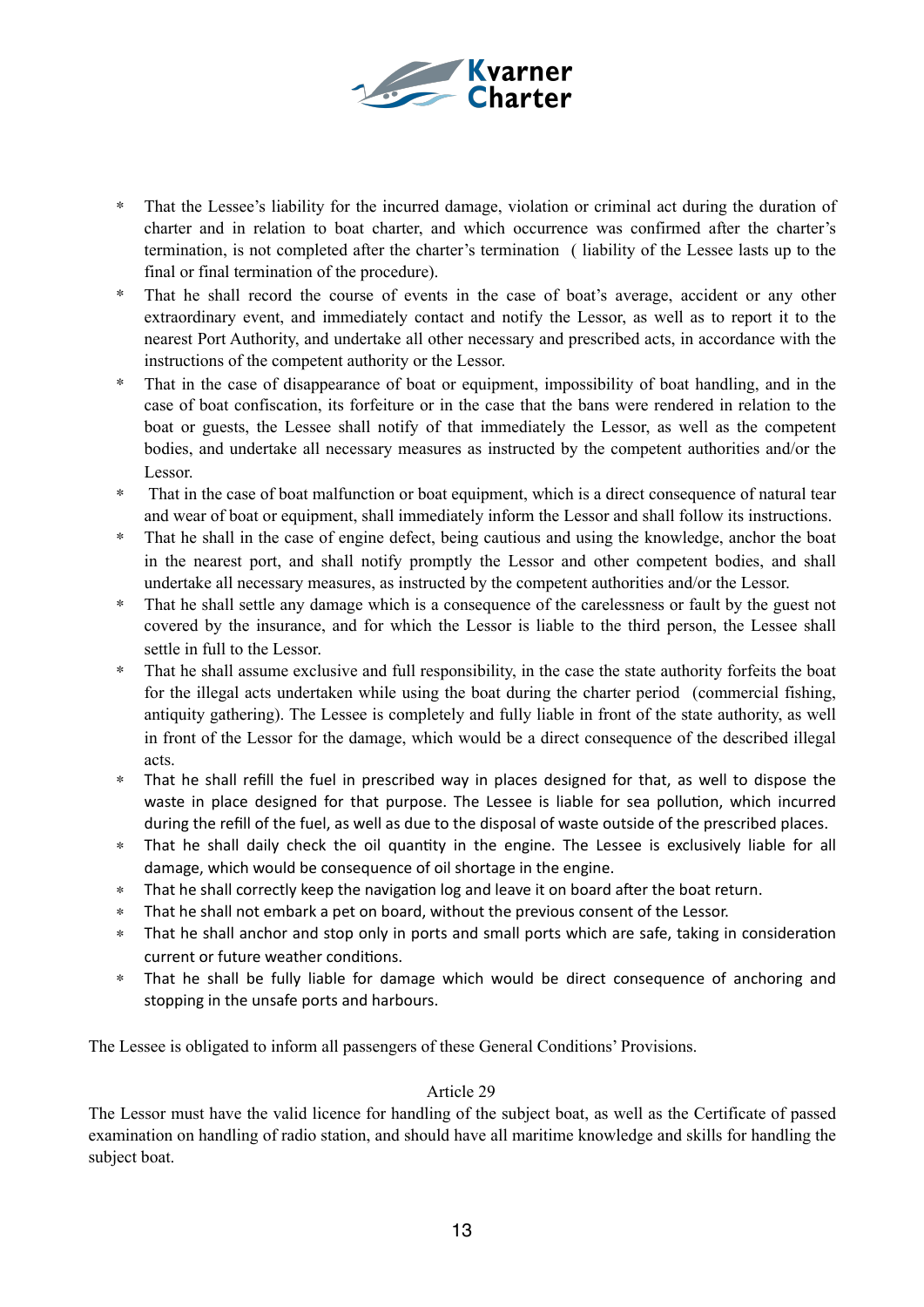

The Lessor can request from the Lessee to demonstrate in the presence of the authorized persons of the Lessor his maritime knowledge and skills. The cost of the testing is borne by the Lessee. The time spent on testing is included in the period for which the boat was rented.

If during the testing the Lessor establishes that the Lessee hasn't got enough maritime knowledge or experience to handle the boat, or it does not have the valid licence for navigation or Certificate of passed exams on handling the radio station, the Lessor has the right to forbid the beginning of the journey, i.e. offer to the Lessee the services of the professional skipper with the additional payment under the valid price list.

If the Lessee refuses to rent the boat with the skipper, then the Lessor is authorized to terminate the Charter Agreement, and in that case, the Lessor retains the fully paid charter price.

The Lessee is liable for all consequences in relation to approve the handling of the boat to the unauthorized persons.

## XII. INSURANCE

#### Article 30

Each boat is insured by the obligational and voluntary boat insurance, boat casco insurance in the amount of the insurance with franchise (participation in damage), and the insurance in the case of accidents. Casco insurance covers the damage that exceeds the purchasing security amount, except for the damages incurred intentionally or by serious recklessness.

The insurance is determined pursuant to the conditions, which were established by the insurer at which the Lessor has insured the boat.

#### Article 31

The property of the Lessee and passengers on board is not insured. The Lessor does not cover the healthcare insurance to the Lessee and passengers.

#### Article 32

In the case of boat damage, part of boat or equipment, as well as loss of parts of boat or equipment, the Lessee must notify it to the Lessor.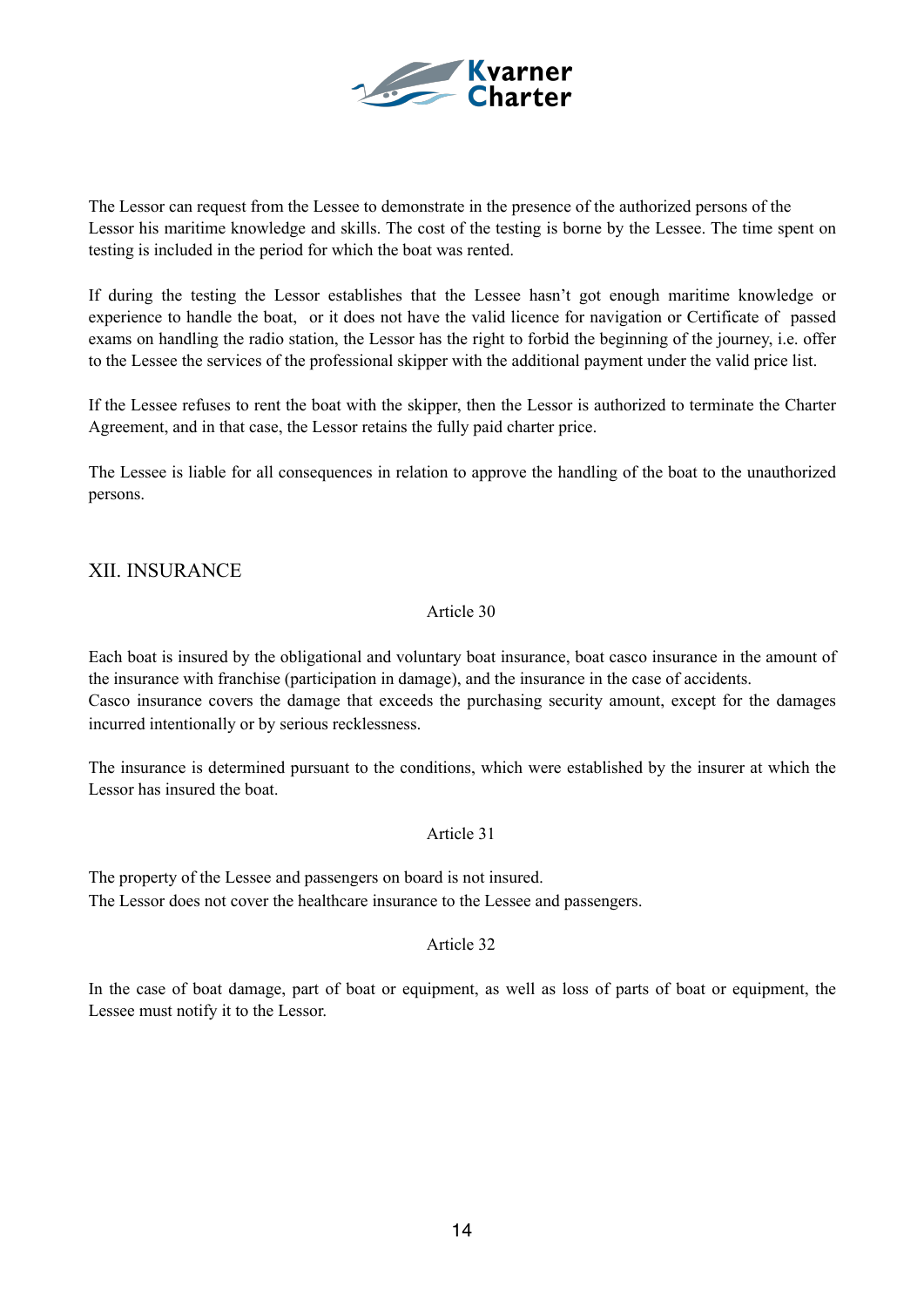

In case of average and maritime incidents, when in the damaging incident have participated more boats or persons, the Lessee should notify the event to the competent port authority and conduct the whole procedure pursuant to the instructions of the competent authority and the Lessee, and collect all the necessary documentation for obtaining the rights from the insurers.

The Lessee is fully liable for damages covered by the insurance policy, and which were not immediately notified to the Lessor, competent authority, and to the insurer, as well as damages for which all necessary documentation wasn't collected, due to what they weren't approved by the insurer.

## Article 33

If the boat, part of the boat or equipment is damaged, i.e. lost, due to intentional guest or passenger act, i.e. their recklessness, then the full amount of the damage is borne by the Lessee.

## Article 34

The engine damages caused by the oil shortage in the engine are not covered by insurance and for all cost and damage, which is a direct consequence of the oil shortage is borne by the Lessee.

## Article 35

All damage or shortcomings incurred or appeared while the boat was the Lessee's responsibility, and which are connected with the natural tear and wear of the boat, is borne by the Lessor.

If is necessary that the repair is performed by the Lessee, the same needs to come to an agreement with the Lessor on technical and financial justifiability of the necessary cost, as well as of the person that shall perform the reparation. If it is not possible that the repair is paid by the Lessor, than such repair shall be settled by the Lessee, which then shall be reimbursed in the full amount upon the submitted invoice. All costs that are incurable due to unauthorized repair shall be borne by the Lessee.

## Article 36

The Lessee is obligated to inform the Lessor of all breaks and damages upon their occurrence, regardless the cause. If it is immediately necessary to perform certain works, the Lessee will not be able to do the same without the consent and instructions of the Lessor. In the contrary, all costs which would be incurred, due to the unauthorized repair or replacement, shall be borne by the Lessee.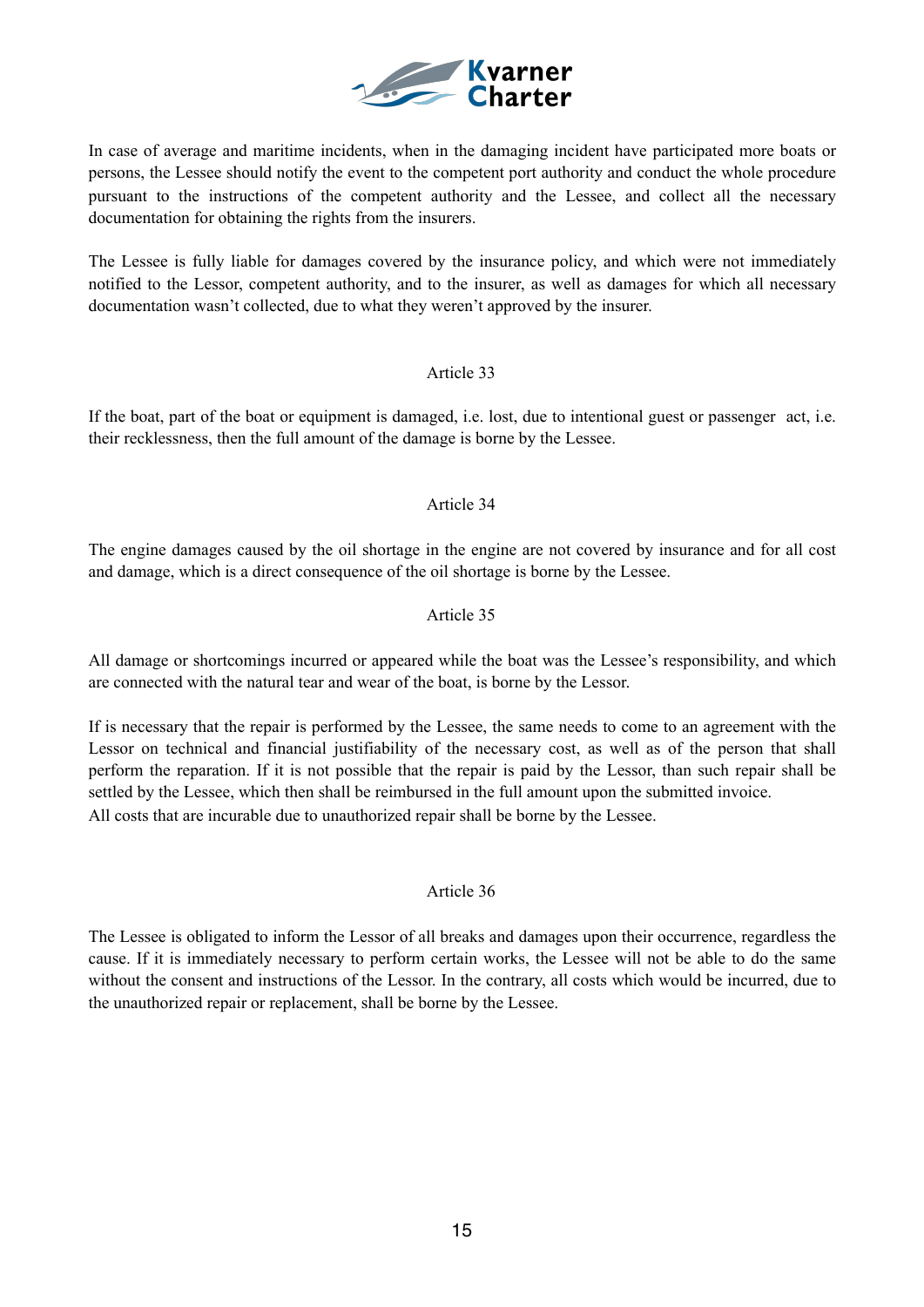

## Article 37

The Lessor is not responsible for the loss and/or damage of the Lessee's property and other passengers on board, as well as other property left or preserved on the boat or on the premises of the Lessor.

By entering into the Charter Agreement, the Lessee shall renounce the claim request, as specified in Art 1 of this Article towards the Lessor.

## XIII. USING THE PROFESSIONAL SKIPPER

:

## Article 38

If the person renting the boat, expresses the wish to use the professional skipper, the same is obligated to request it during the booking of the boat.

## Article 39

The provisions of all these general conditions are applied to the Lessee, and in the case the boat is handled by the professional skipper, with the following exceptions:

- ∗ Deposit can't be used for covering costs occurred by the skipper's careless actions or bad handling of the equipment or boat.
- ∗ Skipper is obligated to check each day the amount of oil in the engine and the skipper is liable for all damages and losses caused due to the oil shortage in the engine
- ∗ Skipper is liable for all damage and losses incurred due to the underwater damage of the boat, caused by the careless actions or bad handling of the boat.
- ∗ All damage occurred as consequence of intention, serious recklessness, poor boat inspection and non-conformity to all written and unwritten maritime laws and traditions, is at the cost of the skipper or its professional insurance policy
- ∗ All costs incurred due to the unauthorized repairs and part restitution (Art 32, 33, 34, 35, 36 of General Conditions) shall be borne by the skipper.

The provisions of these General Conditions are applied to the skipper which is handling the boat.